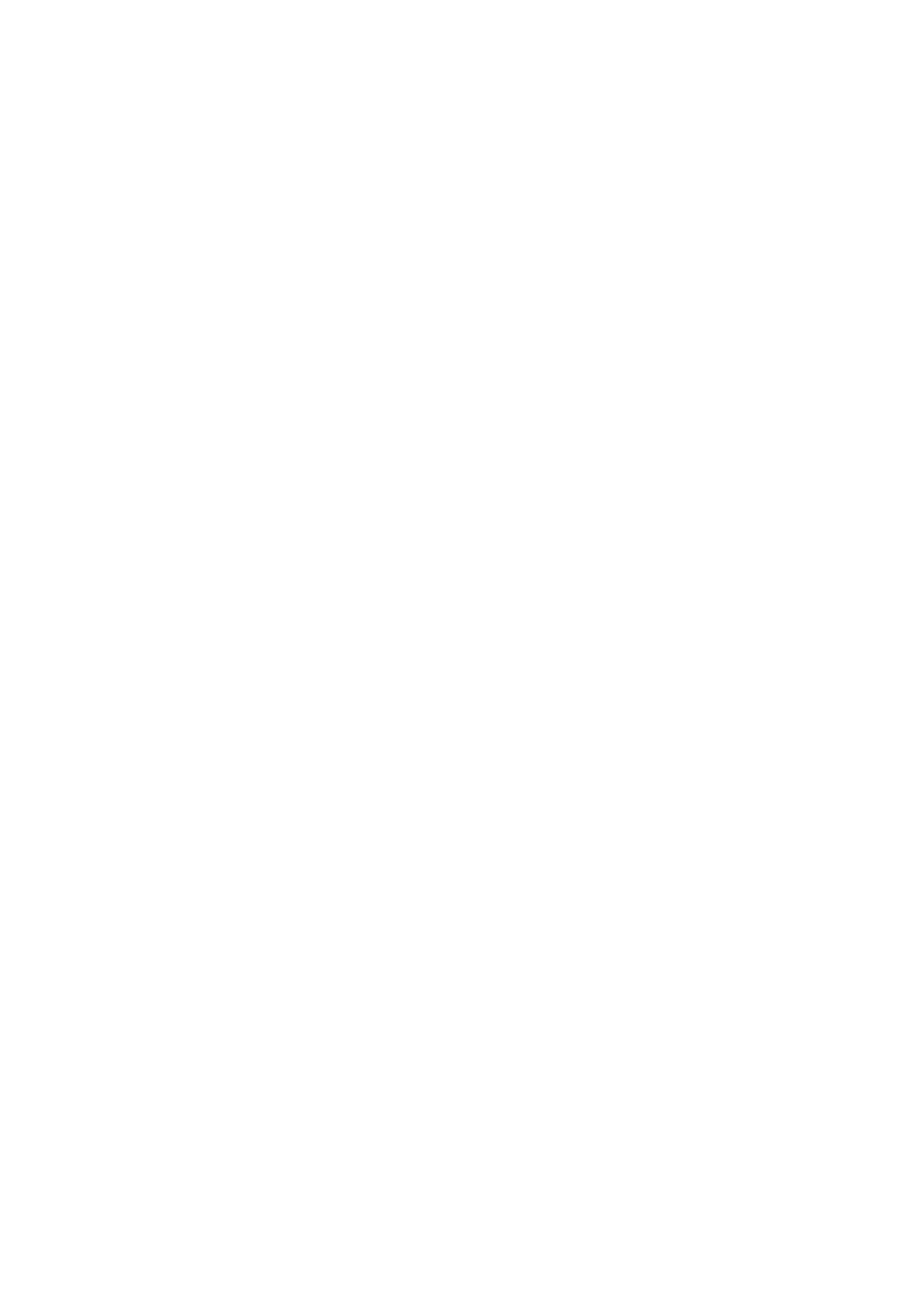#### **1. TEST PRESSURE**

The water pressure needs to be between a minimum of 25 PSI and a maximum of 70-PSI (daytime). Excessive pressure will cause noisy regeneration, overflowing and generally shorten the life of the softener. If the water pressure is too high fit a pressure-limiting valve, if it is too low a pressure pump is required. Test the pressure at the cold kitchen tap or an outside tap. Test kits and pressure-limiting valves are available from your supplier or direct from Atlantis.

#### **2. BYPASS MANIFOLD**

Turn off the water supply and using the supplied manifold connect the inlet and outlet supplies. The manifold can be fitted vertically or horizontally, it can also be reversed for to accommodate different pipework layouts. You will need to tee off to any hard water outlets before the bypass manifold. If fitting a pressure-limiting valve ensure it is fitted before the inlet to the manifold.

#### **3. WATER INLET AND OUTLET CONNECTIONS**

If you are using the flexible hoses ensure that the rubber washers are in place and screw on to inlet/ outlet valves. Connect the other ends of the hoses to the inlet/outlet of the water softener. Tighten firmly to avoid leaks

#### **4. DRAIN CONNECTION**

The drain connection is at the back of the softener. Push the red drain hose **fully** into the white pushfit connector. Find a suitable location for the drain clamp then fit the adhesive seal inside, now clamp in place and drill through the connection into the drain pipe with an 8mm drill. Push drain hose fully in to speedfit connector on drain clamp. The hose can be run to a standpipe or an outside gully.

**Note: IMPORTANT. The drain and overflow must be run separately – NOT joined together.** 

**Note: IMPORTANT. We do not recommend running the drain hose outside as sunlight can cause the hose to degrade. Also it is may freeze and cause the softener to overflow.** 

Provided you have a minimum of 40-PSI inlet pressure you may extend the drain hose up to 30 feet. If the supplied hose is too short it may be extended using 15mm copper tube. The discharge from the softener may be run into a septic tank if required.

**Note: IMPORTANT. Ensure that the drain hose is not kinked or restricted, as this will cause the softener to overflow.**

Running the drain hose uphill - Provided you have at least 40-PSI inlet pressure the drain hose may be raised up to eight feet.

#### **5. CONNECTING THE OVERFLOW**

Use the white flexible overflow pipe supplied,

#### **Note: IMPORTANT. It is essential that the overflow runs downhill.**

Use the white flexible hose where the softener is installed on a ground floor and the overflow run is short. Use a rigid overflow pipe where the softener is installed above ground level or the overflow run is longer than the hose supplied. (see finding the best location) If terminating the overflow outside, ensure that this is not done where damage could occur.

#### **6. TURN ON WATER SUPPLY**

Slowly turn on the main stopcock; set the bypass valve to the shut position, and the inlet and outlet valves to open position. The first water produced may be amber coloured this is normal.

#### **7. CONNECT POWER SUPPLY**

Plug the transformer supplied into a suitable outlet and connect the end of the flying lead into the socket on the rear of the softener.

#### **8. SET PROGRAMMER**

Obtain your water hardness setting by using the test kit provided. The chart on the box will indicate which hardness setting to use. To set the programmer, press the select button on the front of the softener repeatedly until the appropriate setting is illuminated.

#### **9. ADD SALT**

Fill cabinet, about three to four inches from the top with tablet salt. If using granular salt only fill the cabinet half way. Maximum salt capacity 20kg.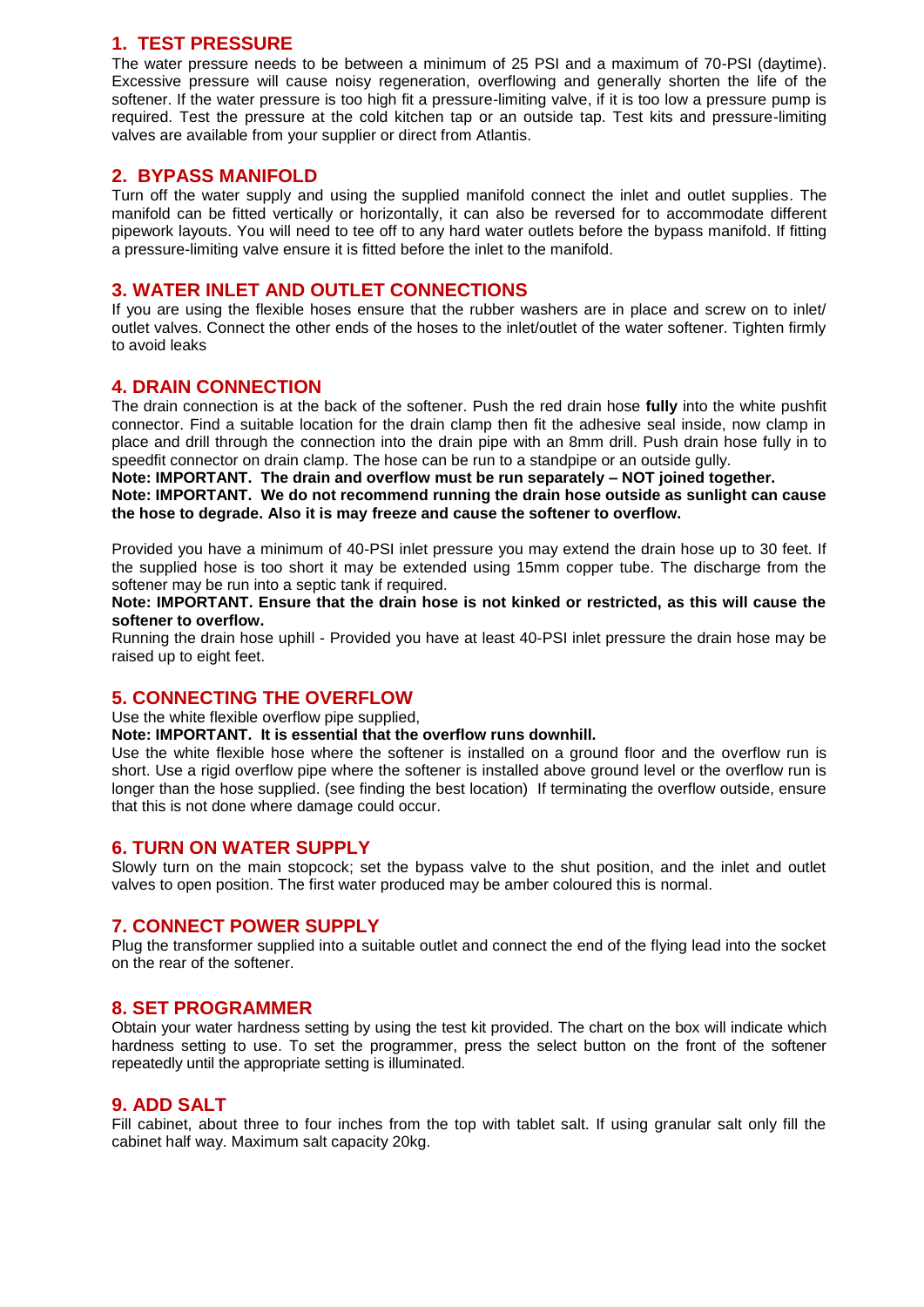#### **REAR VIEW OF WATER SOFTENER (Fig. 2)**



#### **HOW IT WORKS**

Hard water enters the softener through the inlet and travels down through a bed of ion exchange resin. As the hard water flows through the resin the calcium and magnesium ions in the hard water are exchanged for sodium ions. The softened water then travels out through the flow meter and into the house. The softening capacity of the resin is limited and it therefore needs to be recharged or regenerated as we call it. The frequency of regeneration depends on how much water is used and how hard the water is.

The electronic circuitry in your softener monitors water use and the remaining capacity. It then decides when to regenerate and whether to do a full or less than full regeneration. If the softener has some capacity left when the regeneration is started then only the exhausted resin is regenerated. When the softener is regenerating the right hand light flashes continuously. If the electronics detect a fault in the system then all four lights flash together.

**For further information, full details of the flashing light sequences during regeneration, and Troubleshooting information, please refer to the Atlantis AT350 Owners Guide, supplied with your water softener.**

**Need help? If so call our technical department on 01440 761500. Please be sure to check through the installation and programming instructions before calling out one of our Service Engineers as call-outs not attributable to a fault on the softener are chargeable.**

#### **SWITCHING OFF YOUR WATER SOFTENER**